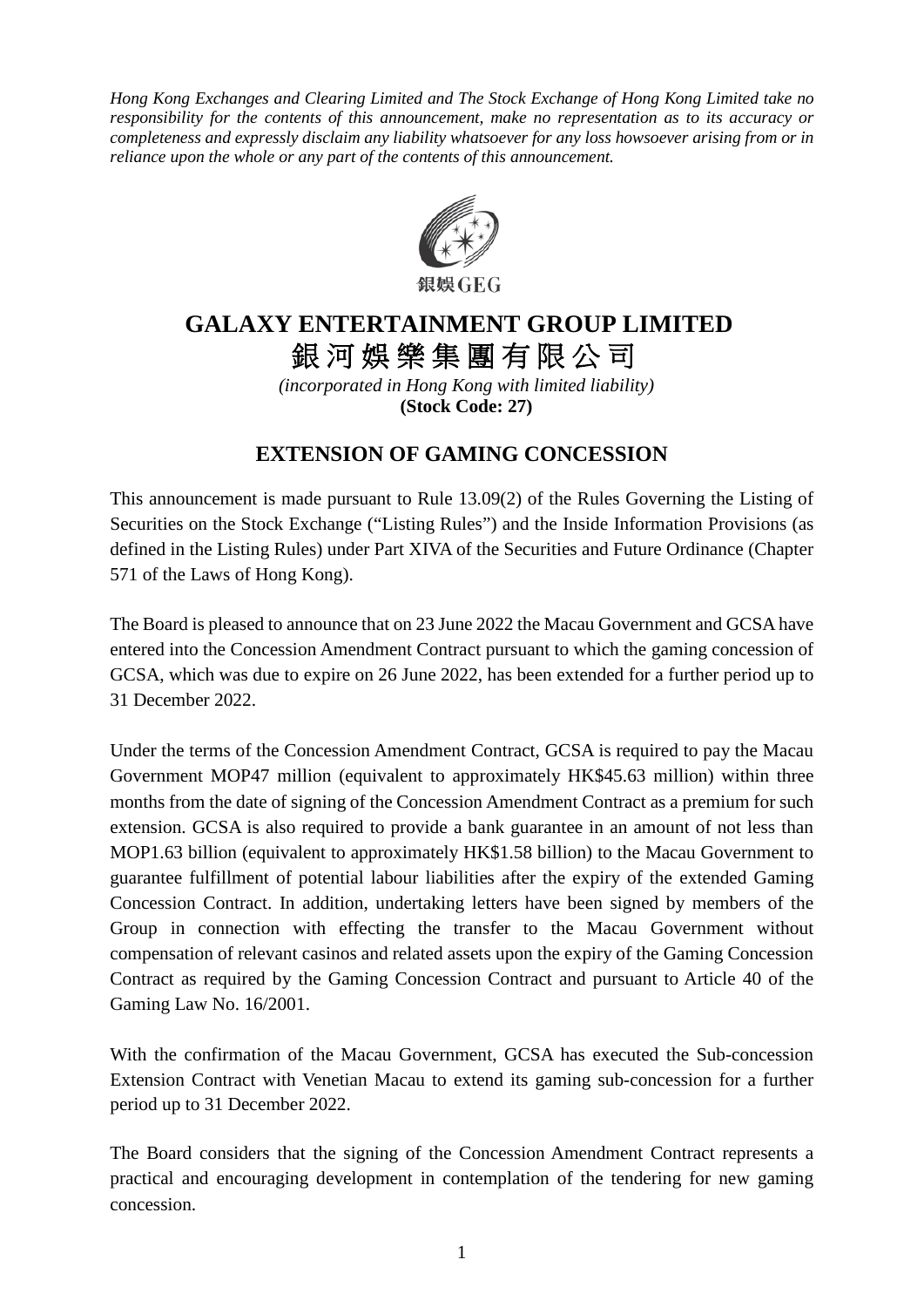## **Shareholders of the Company and potential investors are advised to exercise caution when dealing in the shares of the Company.**

## **DEFINITIONS**

In this announcement, the following expressions shall have the meanings set out below unless the context requires otherwise:

| "Board"                                   |                      | the board of directors of GEG                                                                                                                                                                                                                                                        |
|-------------------------------------------|----------------------|--------------------------------------------------------------------------------------------------------------------------------------------------------------------------------------------------------------------------------------------------------------------------------------|
| "Concession<br><b>Amendment Contract"</b> | $\ddot{\cdot}$       | the amendment dated 23 June 2022 to the Gaming Concession<br>Contract                                                                                                                                                                                                                |
| "Gaming Concession"<br>Contract"          | ÷                    | the gaming concession contract for the operation of Games of<br>Chance or other Games in casinos in Macau dated 26 June<br>2002 between the Macau Government and GCSA, as amended<br>and supplemented by a supplemental agreement between the<br>same parties dated 19 December 2002 |
| "Gaming Law"                              | $\ddot{\phantom{a}}$ | the Macau Gaming Laws being Law No. 16/2001 published<br>on 24 September 2001 and Administrative Regulation no.<br>26/2001, published on 29 October 2001 which, together with<br>other separate laws, regulations and administrative orders,<br>regulate gaming activity in Macau    |
| "GCSA"                                    | $\ddot{\cdot}$       | Galaxy Casino, S.A., a company incorporated in Macau with<br>limited liability, a subsidiary of GEG                                                                                                                                                                                  |
| "GEG/Company"                             | $\ddot{\cdot}$       | Entertainment Group Limited,<br>Galaxy<br>$\mathbf{a}$<br>company<br>incorporated in Hong Kong with limited liability, the shares<br>of which are listed on the main board of the Stock Exchange<br>(stock code: 27.HK)                                                              |
| "Group"                                   | $\ddot{\cdot}$       | GEG and its subsidiaries                                                                                                                                                                                                                                                             |
| "HK\$"                                    |                      | Hong Kong dollar(s), the lawful currency of Hong Kong                                                                                                                                                                                                                                |
| "Hong Kong"                               | $\ddot{\phantom{a}}$ | the Hong Kong Special Administrative Region of the People's<br>Republic of China                                                                                                                                                                                                     |
| "Macau"                                   | $\ddot{\cdot}$       | the Macau Special Administrative Region of the People's<br>Republic of China                                                                                                                                                                                                         |